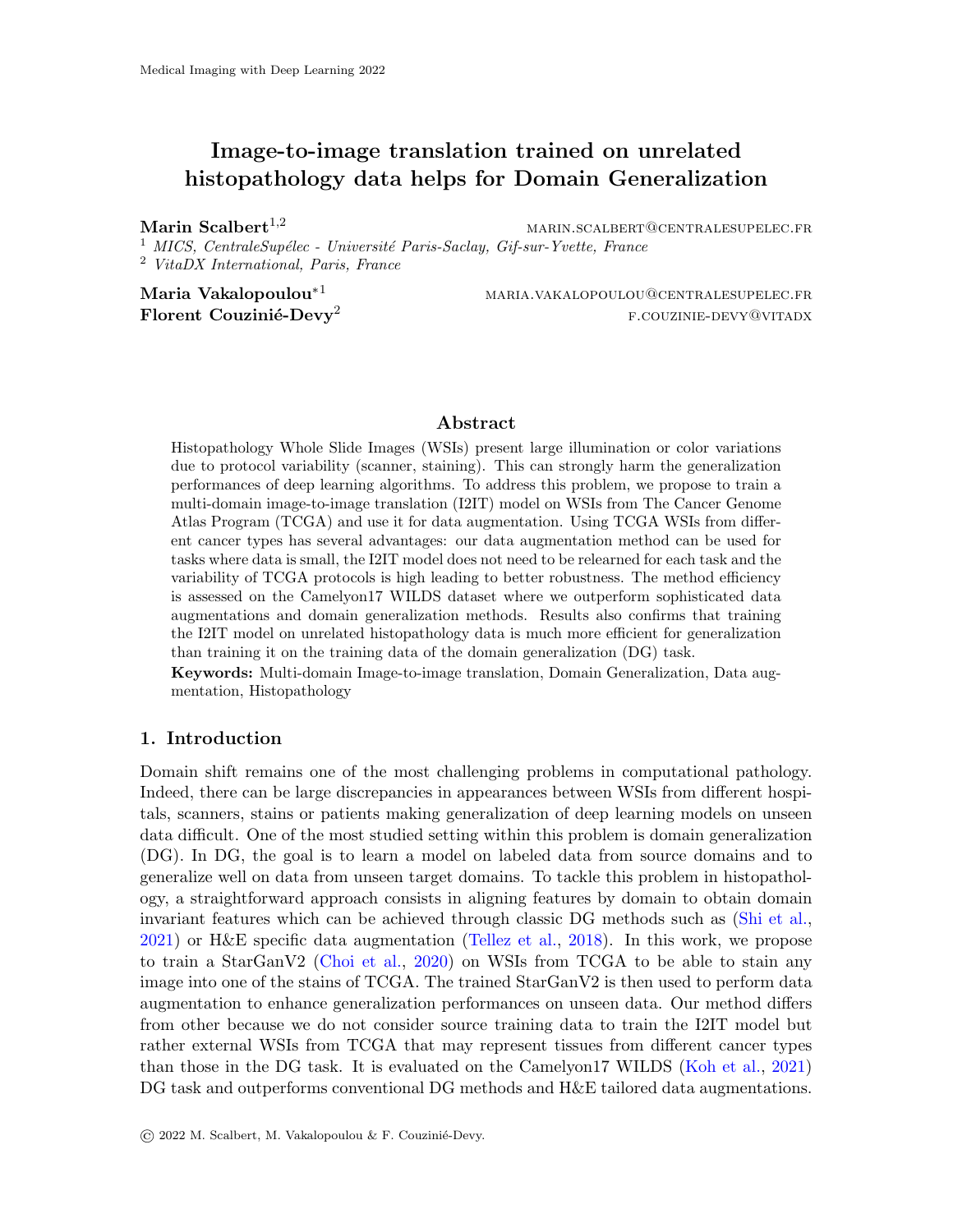## 2. StarGanV2 based data augmentation: StyleAugMix

StarGanV2 is a multi-domain I2IT model made of a mapping network  $F$  and a generator G. F takes as input a random latent vector  $z$  and a target domain label d and outputs a style vector  $s = F(z, d)$ . Given an input image x and the style s, G translates x into  $\tilde{x} = G(x, s)$  exhibiting same appearance as real images from domain d. StarGanV2 is also able to perform style vectors interpolation. Our data augmentation called StyleAugMix is performed by: (1) transforming geometrically (flips, rotations, translations, crop and resize) an input image x into two independent versions  $x_1$  and  $x_2$ . (2)  $x_1$  and  $x_2$  are then translated independently into  $\tilde{x}_1$  and  $\tilde{x}_2$  using G and a random interpolated style vector made of 2 style vectors from random domains.

#### 3. Experiments and Results

For StyleAugMix, StarGanV2 is trained either on Camelyon17 WILDS train split or on 1000 WSIs sampled randomly from TCGA. The two variants are respectively referred to as StyleAugMix Camelyon17/TCGA. For both, StarGanV2 is trained for 150000 steps, with a batch size of 16, Adam optimizer and learning rate of  $10^{-4}$ . We also include Domain Invariant Perceptual loss term into the overall loss of StarGanV2. Some translated image examples from Camelyon WILDS are shown on Figure [1.](#page-1-0) To train the classifier on the



<span id="page-1-0"></span>Figure 1: Input images from Camelyon17 WILDS translated by the trained StarGanV2 into one of the domains of TCGA.

Camelyon17 WILDS train split, we use the same setting as the official challenge along with our StyleAugMix data augmentation. The classifier is trained by minimizing cross entropies and a consistency regularization term (Jensen-Shannon divergence) between predictions on translated images  $\tilde{x}_1$  and  $\tilde{x}_2$ . The classifier is evaluated on the remaining splits: id val (source domains) and val/test (unseen domains). The performances are reported on Table [1,](#page-2-4) along with a baseline Deep-All, the best performing official DG method (FISH) and data augmentations (RandAugment, H&E color jitter). FISH reports better results on val and test than the baseline Deep-All. Data augmentation methods report much higher results than FISH. This is not surprising as both RandAugment and H&E color jitter use a prior information on the domain shift as part of their transformations (color jitter, stain variations). StyleAugMix TCGA, without using any prior information on the domain shift, performs similarly well on val and better on test than tailored data augmentations. The